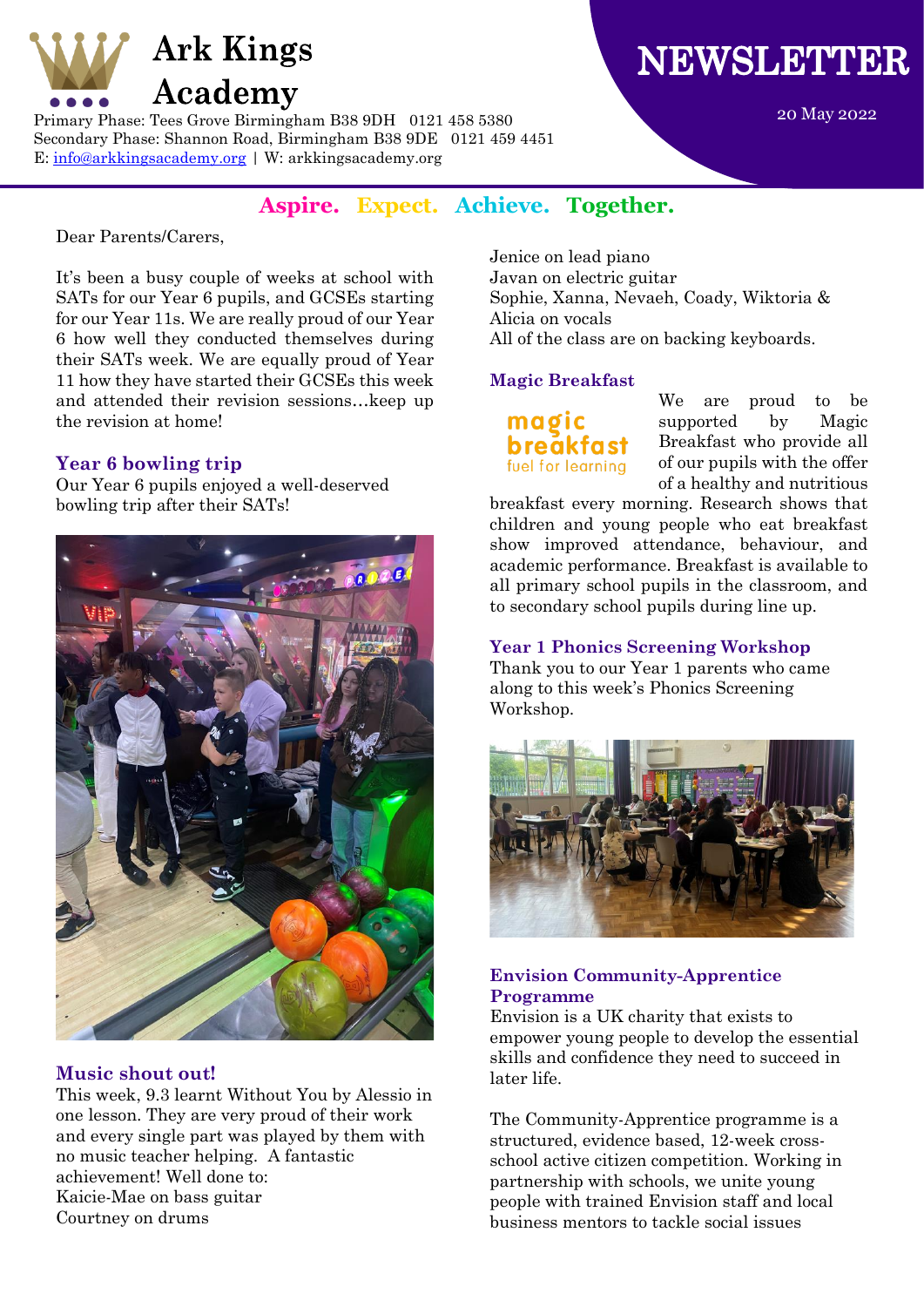affecting their community. By supporting them to make change happen, we empower young people to develop skills beyond the classroom so they can shape their own futures.

At this time Team AK Youth have been raising awareness for Youth homelessness and St Basils our students in year 10 have already raised £70 for this cause.

We are very excited and wishing them luck for their final presentation next week at Aston University. I am sure we will have some wonderful pictures to share in the next newsletter.

## **Persuasive Writing**

Class 9.4 completed some wonderful work this week on writing persuasive speeches as to why we should have more school trips. Here is just one brilliant example!

Secondly, you MUST Consider doing this for the areater good because these educa-Etonal trips have a COLLOSAL difference in all sorts of topics. This makes chitdren more confident and learn more world wide Cultures.

Do you not want us to be happer? Do you not want us to have benefits for our grades? ACKNOWLED GE US FOR<br>for our grades? ACKNOWLED GE US FOR

ASPIRE, EXPECT, ACHTEVE, TOGETHER.

And this writing was so inspiring, that yes we do want all our pupils to have trips….each Head of Year has been given a budget to organise an end of year reward trip for each year group. Details coming soon.

## **Year 5 trip to Young Voices**

Earlier this month over 5000 pupils came together at Resorts World Arena to form a huge choir – and our Year 5 pupils were thrilled to take part.



## **Walk to School Assembly**

This week our primary pupils enjoyed a 'walk to school assembly' as part of our Healthy Lifestyles Curriculum. This launches our Walk to School initiative.



#### **Year 9 Poetry**

Thank you to Kelisha in Year 9 who shared her thoughtful and inspiring poetry with us this week. Here is her poem:

#### **'Black is Beautiful'**

*When I look at my skin I see pure beauty, Although I may see a crack or a scratch. Beauty is what I see, What I see is all that matters to me. Through all these years we've been dragged along, Slavery is one that's made us STRONG! When some people look at us they see us as immigrants, right, But we have worked here for most of our lives. Now tell me why aren't we beautiful, Is it because our hair is not long or our skin too dark? What I see matters to me and what I see is BEAUTY!*